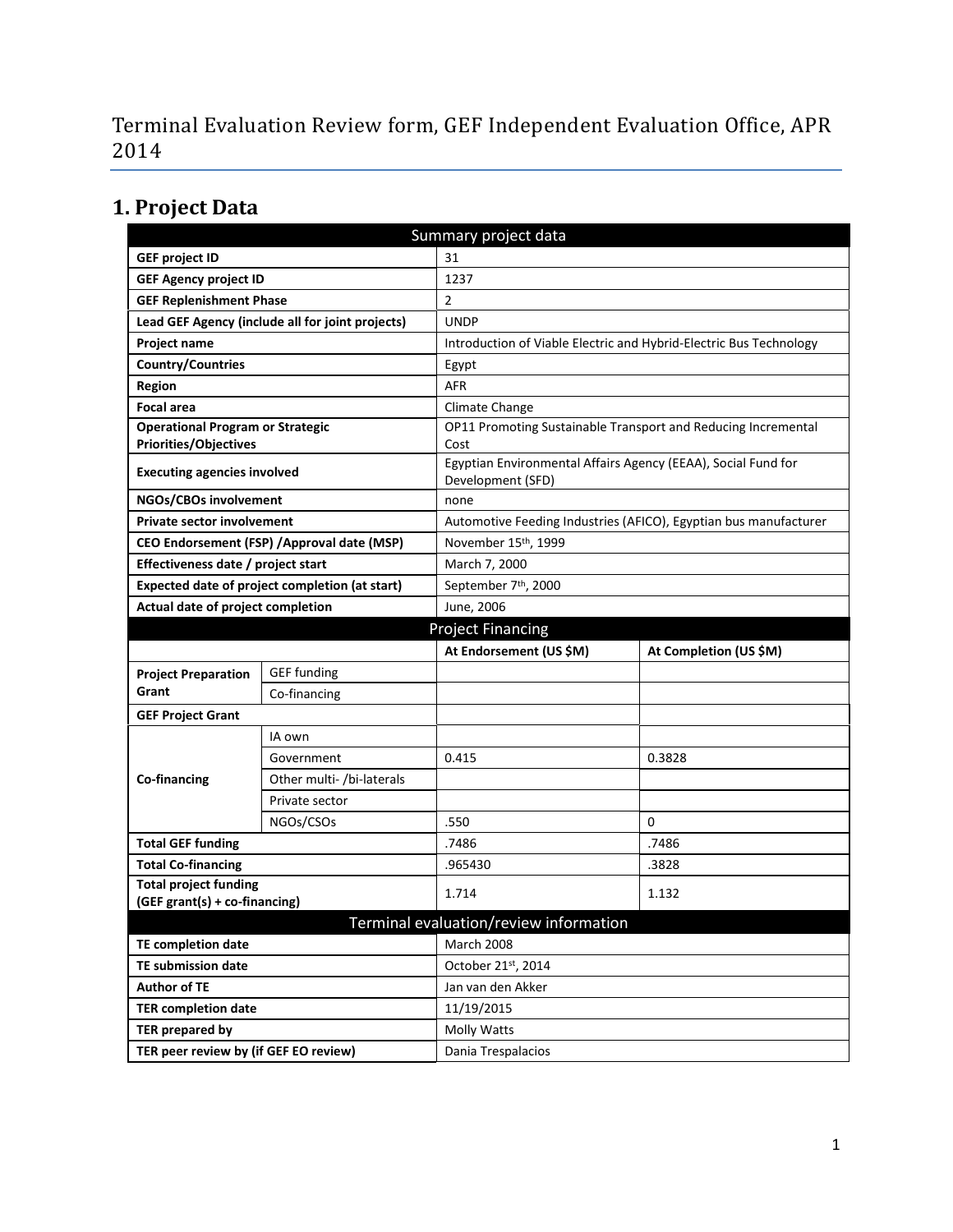## **2. Summary of Project Ratings**

| <b>Criteria</b>                                  | <b>Final PIR</b> | <b>IA Terminal</b><br><b>Evaluation</b> | <b>IA Evaluation</b><br><b>Office Review</b> | <b>GEF EO Review</b> |
|--------------------------------------------------|------------------|-----------------------------------------|----------------------------------------------|----------------------|
| <b>Project Outcomes</b>                          | MS               | <b>MS</b>                               | ΝR                                           | MU                   |
| <b>Sustainability of Outcomes</b>                | NR.              | ΝR                                      | ΝR                                           | MU                   |
| <b>M&amp;E Design</b>                            | NR.              | ΝR                                      | <b>NR</b>                                    | MU                   |
| <b>M&amp;E</b> Implementation                    | NR.              | ΝR                                      | <b>NR</b>                                    | MU                   |
| <b>Quality of Implementation</b>                 |                  | <b>MS</b>                               | ΝR                                           | MU                   |
| <b>Quality of Execution</b>                      | NR.              | ΝR                                      | <b>NR</b>                                    | MU                   |
| <b>Quality of the Terminal Evaluation Report</b> | ΝR               | ΝR                                      | ΝR                                           | MS                   |

## **3. Project Objectives**

3.1 Global Environmental Objectives of the project:

The project's overall objective as stated in the Project Document is "to introduce to Egypt a viable electric, hybrid-electric, and eventually fuel cell bus technology program, that would have significant benefits and sustainability in various segments of the country." (Project Document p.4) Establishing and operationalizing electric bus technology would reduce CO2 emissions by reducing the number of busses running on fossil fuels.

3.2 Development Objectives of the project:

The Project's Development Objective as stated in the Project Document is "Increased utilization of electric and hybrid electric buses to replace diesel buses in historic sites, protectorates, and newly designed cities in Egypt." The project would introduce in Egypt a viable electric, hybrid-electric and eventually fuel cell technology program. Other immediate objectives listed in the project document were: 1) demonstration of Electric and Hybrid Electric Bus technology in historic sites and protectorates 2) sustainable manufacturing, operational, and maintenance infrastructure to support growing market. (Project Brief p.1)

This project was the first phase in a series of planned phases with a planned duration of 6 months.

3.3 Were there any **changes** in the Global Environmental Objectives, Development Objectives, or other activities during implementation?

Although the TE does not list any changes in Global Environmental Objectives, Development Objectives or other activities, in examining the PIRs, the wording of the development objective and outcomes was changed from what was stated in the project document:

Development Objective as stated in the project PIRs: Introducing a viable program for replacing diesel buses with electric, hybrid-electric, and, as applicable, fuel cell buses

Outcome 1: Enhanced capacity of the transportation authority managers and the maintenance and operation personnel to participate in the program.

Outcome 2: Enhanced experience on electric busses by building on the monitoring of the operation of the two test vehicles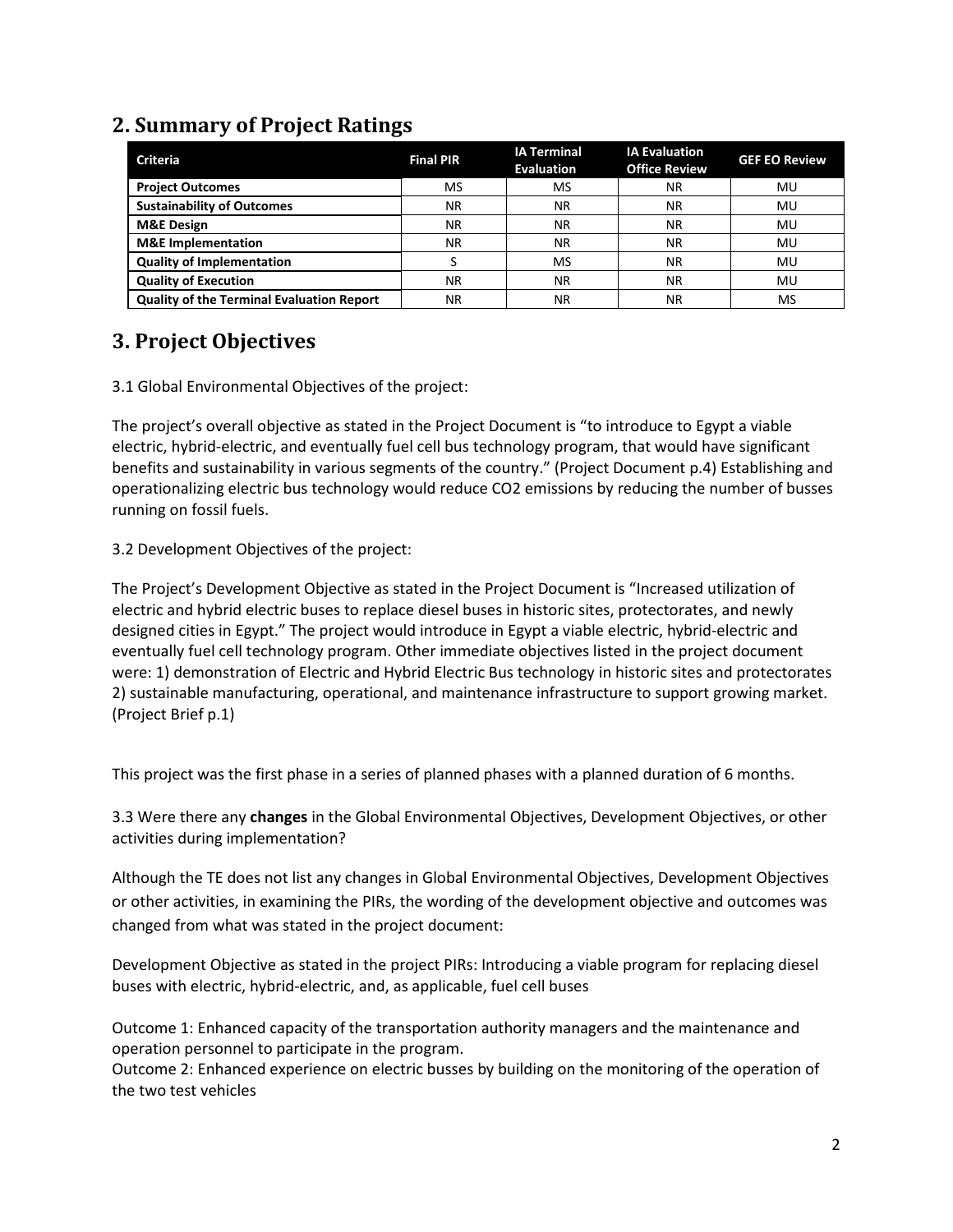Outcome 3: Creation of the basis for launching the next phase, including: 1) configuration of the buses and routes for the next demonstration phase (phase IB) ii) elaborating the additional needs for institutional strengthening and capacity building and iii) evaluating and addressing the economic, environmental and social aspects of the project.

Additionally, one of the main activities listed in the project document- Development of comprehensive operational plan for 24 bus pilot project in Giza and Greater Cairo, and creation of proposal for funding of pilot project Phase 1 (b) (Project Brief p.1), was discontinued, as the planned follow up phase was cancelled.

## **4. GEF EO assessment of Outcomes and Sustainability**

Please refer to the GEF Terminal Evaluation Review Guidelines for detail on the criteria for ratings.

Relevance can receive either a Satisfactory or Unsatisfactory rating. For Effectiveness and Cost efficiency, a six point rating scale is used (Highly Satisfactory to Highly Unsatisfactory), or Unable to Assess. Sustainability ratings are assessed on a four-point scale: Likely=no or negligible risk; Moderately Likely=low risk; Moderately Unlikely=substantial risks; Unlikely=high risk. In assessing a Sustainability rating please note if, and to what degree, sustainability of project outcomes is threatened by financial, sociopolitical, institutional/governance, or environmental factors.

Please justify ratings in the space below each box.

| 4.1 Relevance | Rating: Satisfactory |
|---------------|----------------------|
|               |                      |

The TE does not provide a rating for project relevance, however this TER provides a rating of **Satisfactory**. This project was relevant under the GEF focal area of climate change, and under GEF Phase 3 Operational Program 11 "Promoting Sustainable Transport and Reducing Incremental Costs", which emphasizes and promotes "modal shifts to more efficient and less polluting forms of public and freight transport through measures such as traffic management and avoidance and increased use of cleaner fuels."(OP11 p.3) The project also supports GEF Operational Program 7 "Reducing the Long-term Cost of Greenhouse Gas Emitting Technologies"..

This project was relevant to Egypt's national goals, because it aims to enhance Egypt's energy security by reducing its national consumption of oil. The project would also reduce pollution and vibrations caused by heavy duty buses, and thus help reduce the degradation of national monuments, and also reduce health problems resulting from air pollution, which currently cost Egypt about US\$2 billion per year. (Project Document p.4)

| 4.2 Effectiveness | Rating: Moderately Satisfactory |
|-------------------|---------------------------------|
|-------------------|---------------------------------|

The TE provides an overall rating for project results of Marginally Satisfactory, and this TE, which uses a different scale, rates project results as **Moderately Satisfactory**. The project delivered largely on its goal of serving as a demonstration of Electric and Hybrid Electric Bus technology in historic sites. However, a significant aspect of the project was to create the basis for launching the project's next phase. Activities related to creating the basis for launching the project's next phase were shelved when GEF priorities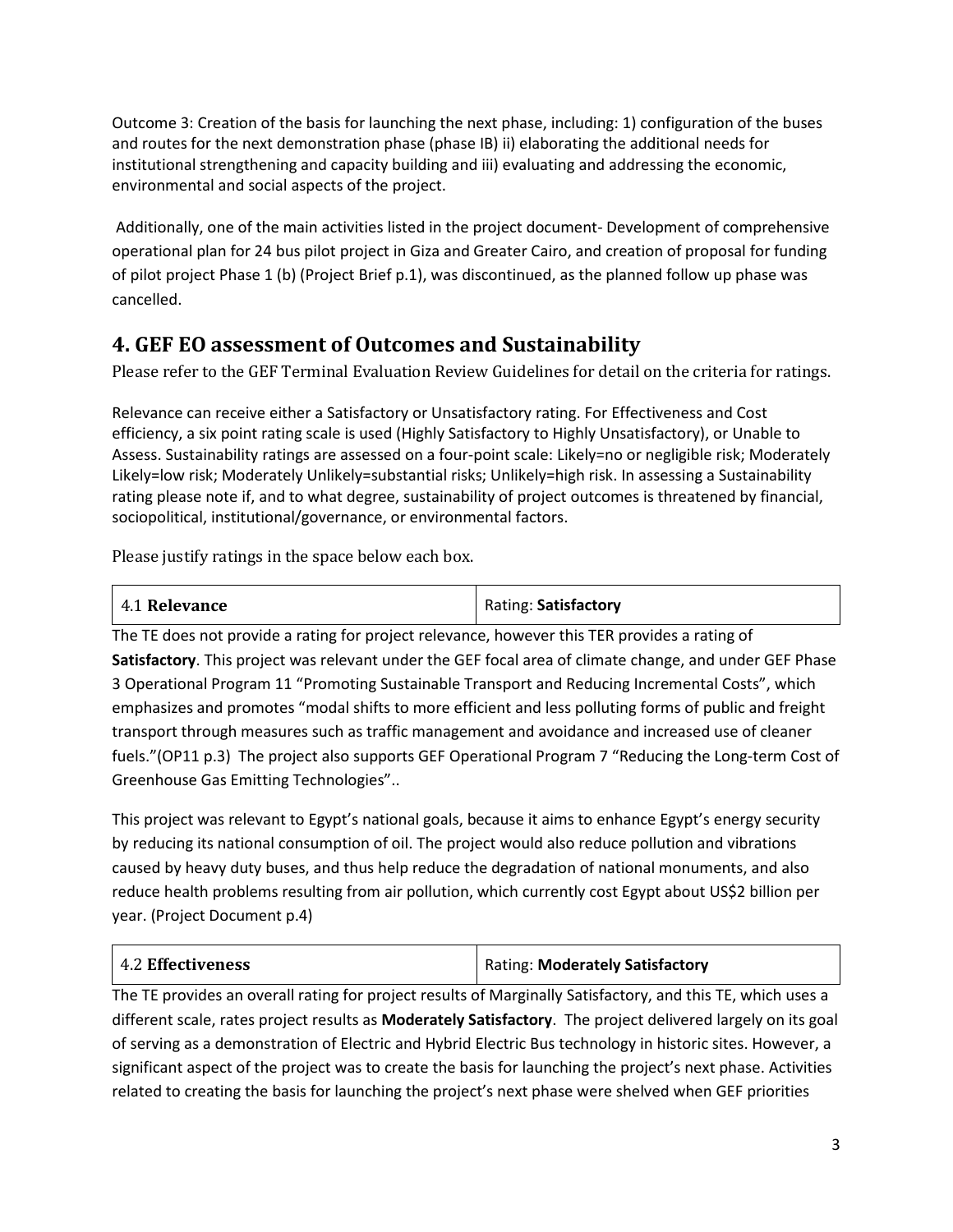shifted and it became clear a follow on phase would not be funded by the GEF as originally planned. This loss of funding would have been a setback, but does not serve as a justification for discontinuing activities under this component, when they could have been continued in an effort to secure funding from other sources.

As mentioned above, the original 6 outcomes appear to have been changed over the course of the project.

The following section reviews achievements against the project's revised outcomes:

The revised project objective was to introduce a viable program for replacing diesel buses with electric, hybrid-electric, and as applicable, fuel-cell buses. The project's expected results were that two buses would be delivered, tested and handed over to end users, and that a proposal and agreement for followup phase would be agreed upon. By the project's end, two electric buses were operational at Luxor, however the plan to proceed with the follow-up Phase 1b was discontinued due to a shift in GEF priorities.

The project's first component was enhancing experience with electric buses by monitoring the operation of the two test vehicles. The project's expected results were that ownership and responsibility for the continuing operation of the buses would be transferred to the Egyptian Supreme Council for Antiquities. By the end of the project, the Supreme Council for Antiquities was running the two test buses with ownership transferred in 2003 with a maintenance contract with AFICO until 2006.

The project's second component was enhancing the capacity of transportation authority managers and O&M personnel to participate in the programme. The project's expected results were that local stakeholders are trained and capable of operating and maintaining the electric buses and related infrastructure. By the project's end two AFICO engineers were trained by New Generation Motors Corporation started in 2004, and engineers were performing maintenance of the buses.

The project's third component was the creation of the basis for launching of the next phase. Expected results under this component were that social, economic, and environmental impact studies are finalized, and that potential bus service routes are identified and computer simulation of various buys configuration and routes completed. By the project end, impact studies had been finalized and presented in final report, but the other activities had been shelved, as the plan for a joint GEF/Egyptian phase 1b has been discontinued due to changing GEF priorities. The project document listed as one activity the development of comprehensive operational plan for 24 bus pilot project in Giza and Greater Cairo, and creation of proposal for funding of pilot project Phase 1 (b). Ultimately this outcome was not met. No follow up phase was formulated as by 2002 it became clear that, due to changing priorities regarding sustainable transportation, GEF funding was no longer applicable. As mentioned in the terminal evaluation report, the loss of support from GEF for a follow on phase was regrettable, however should not have been an excuse not to undertake efforts for follow on activities which could be funded from other sources. (TE p.4)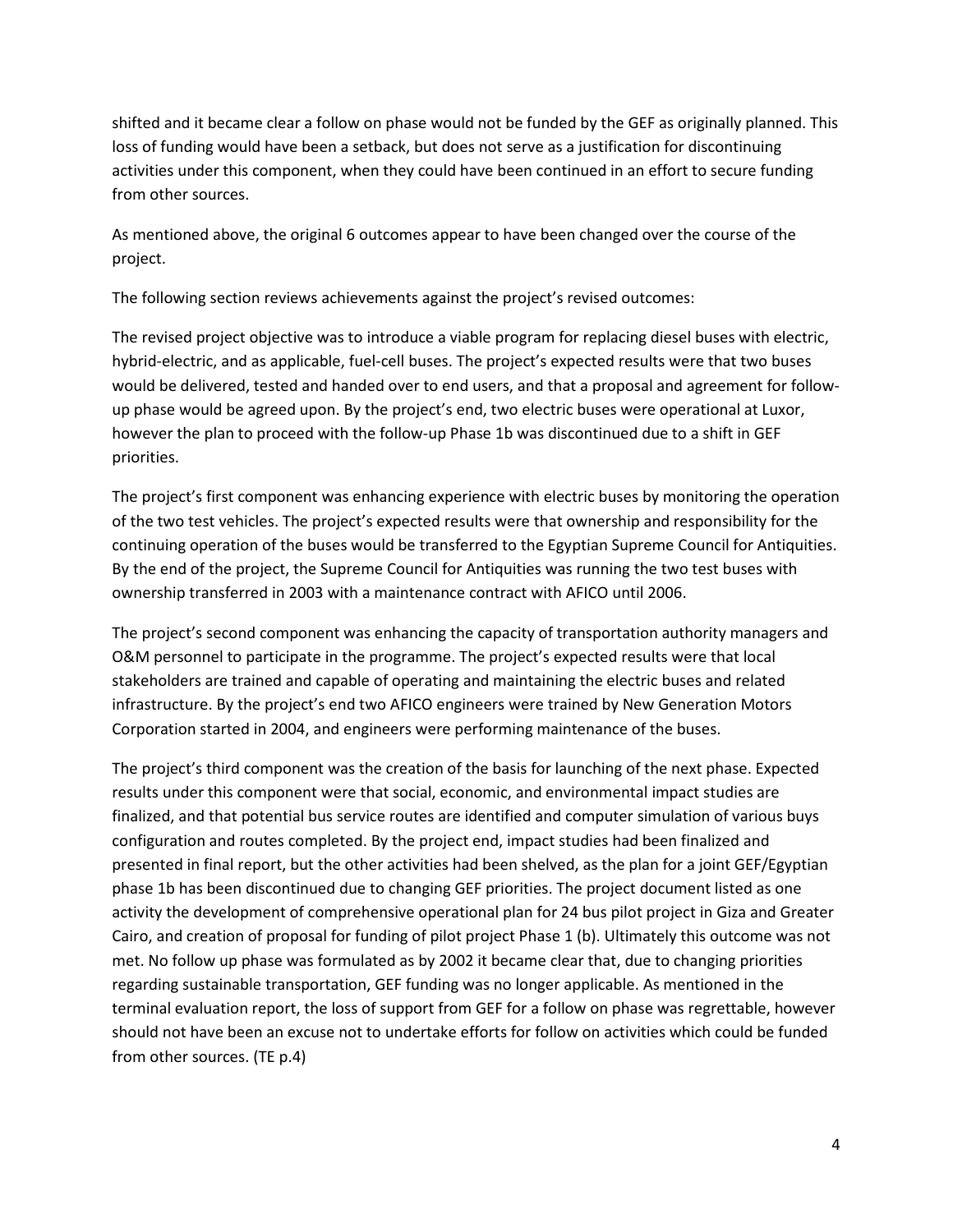| 4.3 Efficiency | Rating: Unsatisfactory |
|----------------|------------------------|
|----------------|------------------------|

The TE does not provide a rating for efficiency, however, considering the length of time the project ran against the outputs delivered, this TER rates efficiency as **Unsatisfactory**. The project experienced delays throughout implementation, especially relevant given the planned project duration was only 6 months, and the project ultimately ran for 6 years. These delays negatively impacted sustainability, as GEF strategic priorities changed during the course of the project, thus a second phase did not materialize.

There were several factors contributing to delays, some outside the project's control, and others which could have been avoided with better planning. One factor was that tendering contracts took longer than expected (already longer than the project's 6 month planned duration) The project also faced problems in customs upon arrival of the clean buses which had to be stored in the free trade area for a few months as it was not clear if the equipment would be exempt from duties. This delay also led to some technical problems with the buses due to lack of maintenance, as the battery pack became damaged and dust settled in the filters in the motor. This technical problem appeared to apply only to one of the two buses, which was of poorer quality than the other. The problem compounded when the damage was not repaired and the decision was taken to continue to run the bus. Finally the project also faced some political problems due to the terrorist attacks of September 2001 in the US 9/11, causing a temporary breakdown in communications.

In terms of financial planning and delivery of counterpart inputs, the TE notes that the budget was spent more or less as planned. (TE p.21) Additionally according to the project's 2005 PIR, the two buses were fully operational and generating income that covers operation and maintenance cost. (TE p.3)

| 4.4 Sustainability | <b>Rating: Moderately Unlikely</b> |
|--------------------|------------------------------------|
|--------------------|------------------------------------|

The TE does not provide ratings for sustainability.

**Financial Resources:** This TER rates sustainability of financial resources as **Unlikely.** This project was planned as the first phase in a series of projects funding, the future phases of which ultimately did not materialize. The TE notes that no sustainability strategy was formulated in terms of Phases 1b, 2 and 3 as originally planned. Even without GEF support, some type of follow-up activities could have been formulated. (TE p.21) The TE notes that GEF support for follow up appears to be unlikely at the moment and in coming years, however it notes that follow up funding would likely come from Egyptian sources, if it materializes (TE p.5). However the lack of concrete follow up funding is a definite risk to sustainability and outcomes.

**Sociopolitical:** This TER rates sociopolitical sustainability as **Moderately Unlikely.** The TE states that as follow up phases have not materialized, it is not possible to make a statement about the impact of the electric bus initiative in terms of transformation of the market for electric vehicles. (TE p.24) Although the TE indicates that various key stakeholders see in their interest that the project benefits continue to flow, it does not appear that this awareness has been enough for them to take action. This pilot project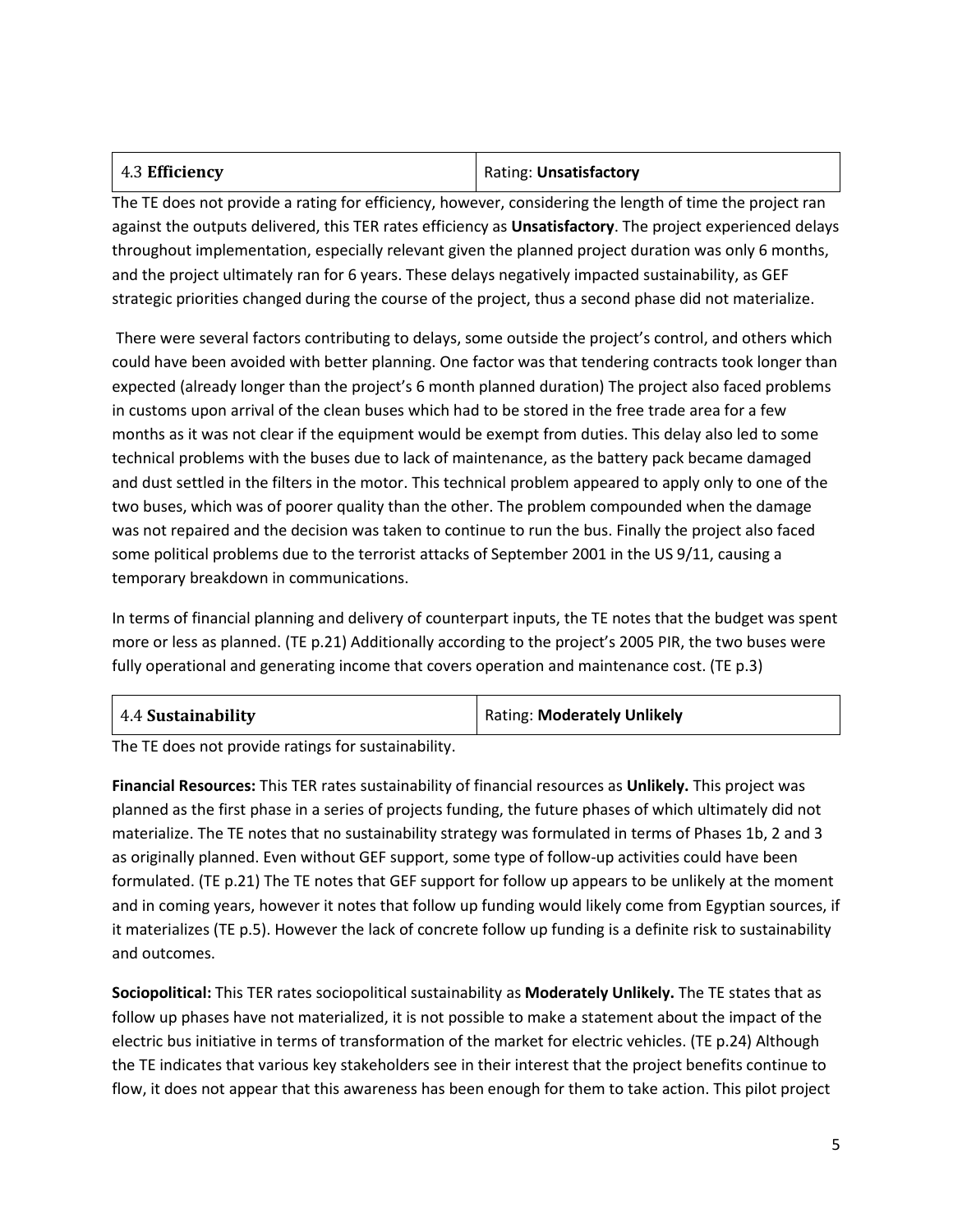did demonstrate that political problems could pose a risk, as the terrorist attack of September 11,2001 on USA caused delays to the project. (TE p.4)

**Institutional framework and governance:** This TER rates sustainability of institutional framework and governance as **Moderately Unlikely**. Some government processes caused complications in the importing of electric vehicles, as issues with customs contributed to project delays. (TE p.4) For example, The 2001 PIR noted that due to the technology being new in Egypt, heavy restrictions and requirements were imposed, making the bidding process difficult for bus manufacturers. (PIR 2001 p.3)

**Environmental: Likely** Emission reductions from using an electric bus in comparison with a diesel but is about 1.75kg CO2 per km travelled. At the time of the Terminal Evaluation the two buses were in circulation, and would remain to be for the foreseeable future.

## **5. Processes and factors affecting attainment of project outcomes**

5.1 Co-financing. To what extent was the reported co-financing essential to the achievement of GEF objectives? If there was a difference in the level of expected co-financing and actual co-financing, then what were the reasons for it? Did the extent of materialization of co-financing affect project's outcomes and/or sustainability? If so, in what ways and through what causal linkages?

In-kind co-financing of \$550,000 USD by the Southern Coalition for Advanced Transportation (SCAT), an American based not-for-profit consortium, was not delivered, since the American based not for profit consortium did not participate in the project as intended. (TE p.21) Co-financing from EEAA was also about 30% less than expected, at \$67,846 USD instead of \$100,000 USD. Thus total co-financing was significantly lower than expected, at \$382,800 rather than the expected \$965,430 USD. However the TE and the PIRs do not discuss this deficit as affecting the achievement of GEF objectives. The main issues negatively affecting the achievement of GEF objectives as described in the TE were the significant delays of the project, and the shift in GEF priorities which occurred during the delayed implementation of the project.

5.2 Project extensions and/or delays. If there were delays in project implementation and completion, then what were the reasons for it? Did the delay affect the project's outcomes and/or sustainability? If so, in what ways and through what causal linkages?

The project was extended to last significantly longer than the original planned duration of 6 months. Rather than 6 months the project was implemented over 6 years. The project experienced delays in startup, especially relevant given the planned project duration for Phase 1 was only 6 months. The factors contributing to delay were several: tendering contracts took longer than expected; there were delays in customs upon the arrival of the clean buses, which led to technical problems with the buses due to lack of maintenance; and there was a temporary breakdown in communications after the terrorists attacks of September 2011 in the US. These delays probably negatively impacted sustainability, as GEF strategic priorities changed during the course of the project, thus GEF funding for a second phase did not materialize.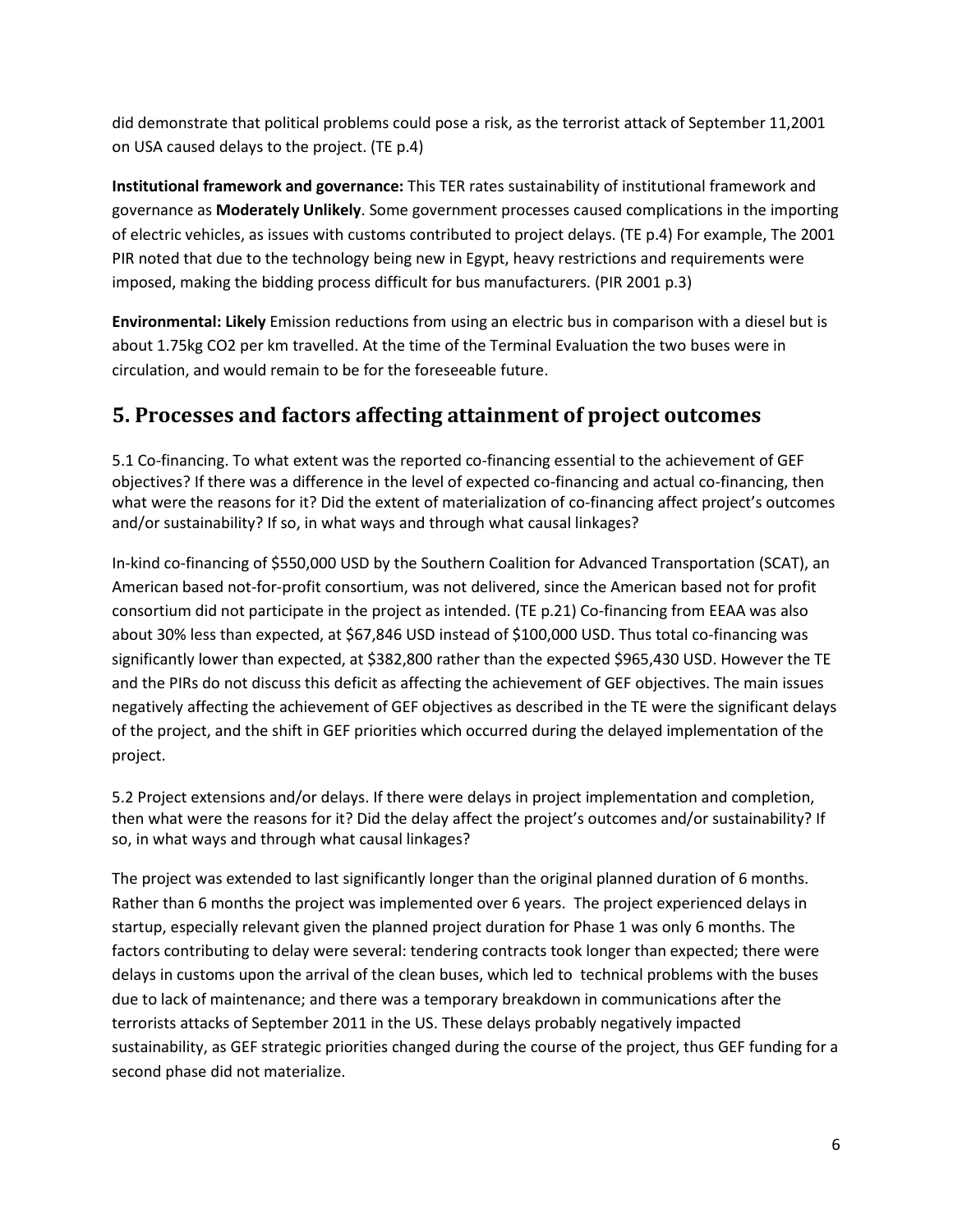5.3 Country ownership. Assess the extent to which country ownership has affected project outcomes and sustainability? Describe the ways in which it affected outcomes and sustainability, highlighting the causal links:

Country ownership has had a significant positive effect on outcomes and potential project sustainability. The project was executed by the Social Fund for Development (SFD), an Egyptian Government Agency, along with the Egyptian Environmental Affairs Agency (EEAA). Co-financing was provided by the government as well. The Egyptian private sector also expressed interest in going for a co-production program for coming phases. (PIR 2001) The TE notes that if future support materializes, it will likely come from the Egyptian government. (p.24) However, at the time of the TE it was not clear that this support would come.

## **6. Assessment of project's Monitoring and Evaluation system**

Ratings are assessed on a six point scale: Highly Satisfactory=no shortcomings in this M&E component; Satisfactory=minor shortcomings in this M&E component; Moderately Satisfactory=moderate shortcomings in this M&E component; Moderately Unsatisfactory=significant shortcomings in this M&E component; Unsatisfactory=major shortcomings in this M&E component; Highly Unsatisfactory=there were no project M&E systems.

Please justify ratings in the space below each box.

## 6.1 **M&E Design at entry** Rating: **Moderately Unsatisfactory**

The TE does not rate M&E Design nor does it give an assessment of M&E Design at entry, however this TE provides a rating of **Moderately Unsatisfactory**. The project objectives, and outcomes listed in the Project Document do have relevant indicators to measure completion, however the majority are not specific or do not have specific targets. For example, an indicator of the immediate objective "sustainable manufacturing, operational and maintenance infrastructure to support growing market" one indicator is "socioeconomic impact and job creation" (project document p.2) The project proposal does not include M&E in its budget as a separate line item.(project brief p.24) In the final project budget given in the TE, a line item of 10,000\$ is noted for Evaluation, otherwise there is no information for M&E budget. (TE p.20)

| 6.2 M&E Implementation | Rating: Moderately Unsatisfactory |
|------------------------|-----------------------------------|
|------------------------|-----------------------------------|

The TE does not rate M&E Implementation nor does it give an assessment of it. However, due to the fact that the PIRs do not track the indicators listed in the project document, and that no explanation is given for the changes in objectives, M&E Implementation is rated as **Moderately Unsatisfactory**. For example, one outcome originally listed is "completion of alternate bus routes" which seems to have completely fallen out of the project by the final PIR. A footnote within the TE states that "given the fact, that only a few group of activities have been undertaken (namely, the delivery and operation of the two demonstration buses and associated training and impact analysis activities), no formal monitoring has taken place based on using the logical framework as a management tool." (TE p.21)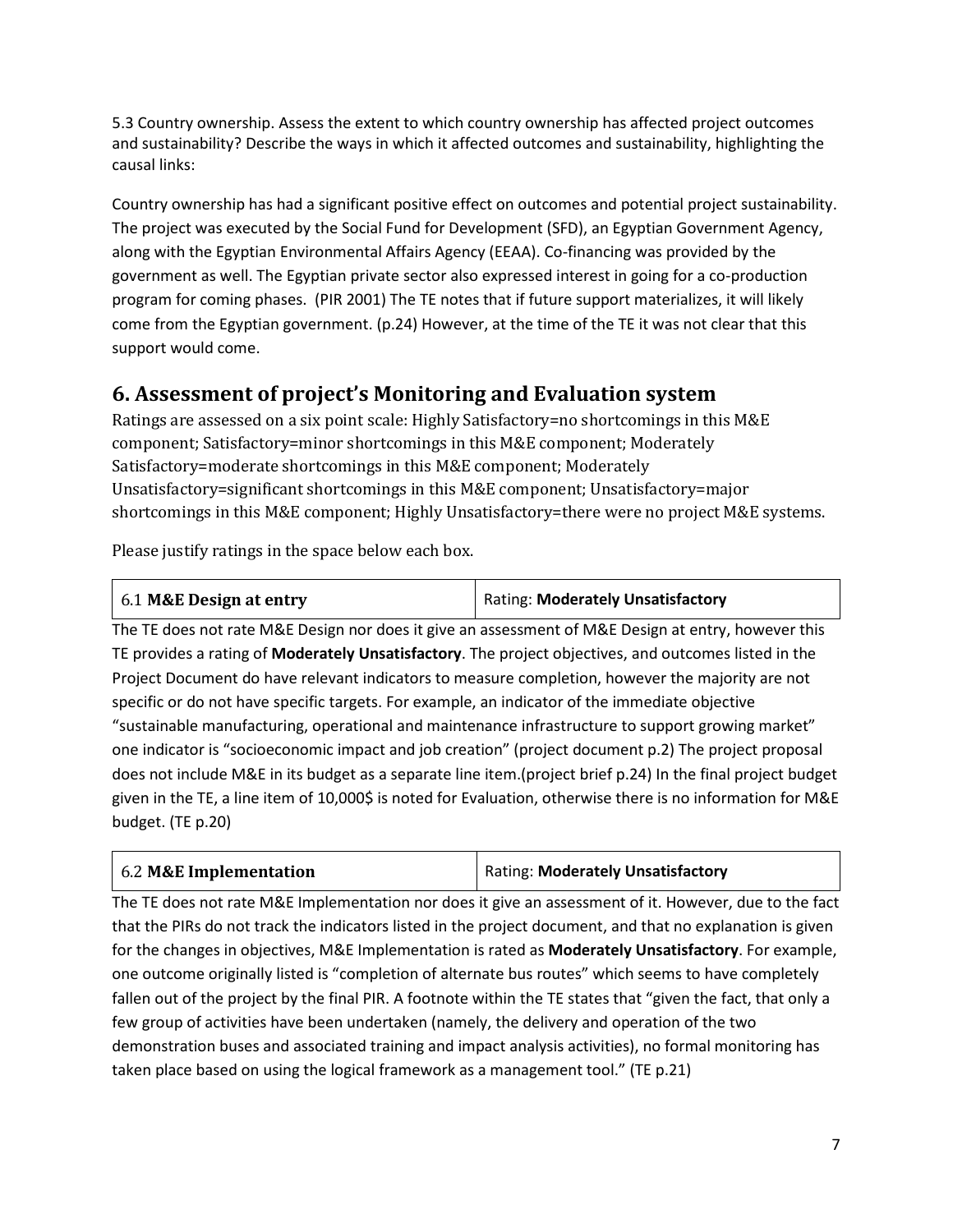## **7. Assessment of project implementation and execution**

Quality of Implementation includes the quality of project design, as well as the quality of supervision and assistance provided by implementing agency(s) to execution agencies throughout project implementation. Quality of Execution covers the effectiveness of the executing agency(s) in performing its roles and responsibilities. In both instances, the focus is upon factors that are largely within the control of the respective implementing and executing agency(s). A six point rating scale is used (Highly Satisfactory to Highly Unsatisfactory), or Unable to Assess.

Please justify ratings in the space below each box.

The implementing agency for this project is the UNDP. The TE rates project implementation as Moderately Satisfactory**,** and this TER downgrades that rating to **Moderately Unsatisfactory**. The TE notes that all entities involved facilitated the implementation of activities, and does not note a lack of oversight. However, the original timeframe for phase 1a was too ambitious, as it included acquisition, testing and operation of two test buses, training on maintenance and operation, impact analysis of operation of buses, and formulation of a follow-up phase. Additionally follow up activities could still have been formulated even in the absence of GEF support, and this did not occur, as no sustainability strategy was presented.

| 7.2 Quality of Project Execution | Rating: Moderately Unsatisfactory |
|----------------------------------|-----------------------------------|
|----------------------------------|-----------------------------------|

The executing agencies for this project were the Egyptian Environmental Affairs Agency (EEAA), and Social Fund for Development (SFD) The TE does not provide a rating for project execution, however this TER provides a rating of **Moderately Unsatisfactory**. The TE concludes based on a review of PIRs and interviews that the project manager and entities involved facilitated the implementation of all planned activities. However, responsibility for some of the issues leading to delays might have been avoided. For instance, the issues with customs bringing in the buses could have been avoided with proper planning and communications, as it does not make sense that SFD, a government agency, would have to pay money to Customs, another government agency, for a government-funded programme. The project's Steering Committee was set up by the SFD and met about 5 times during 2001-2003, no information is provided on whether or not is met after 2003. The TE states did not consider meeting notes as they were not translated, and that there were a lack of progress reports. (TE p.21) As the TE notes, follow up activities, and a sustainability strategy, could have been formulated and were not.

## **8. Assessment of Project Impacts**

*Note - In instances where information on any impact related topic is not provided in the terminal evaluations, the reviewer should indicate in the relevant sections below that this is indeed the case and identify the information gaps. When providing information on topics related to impact, please cite the page number of the terminal evaluation from where the information is sourced.*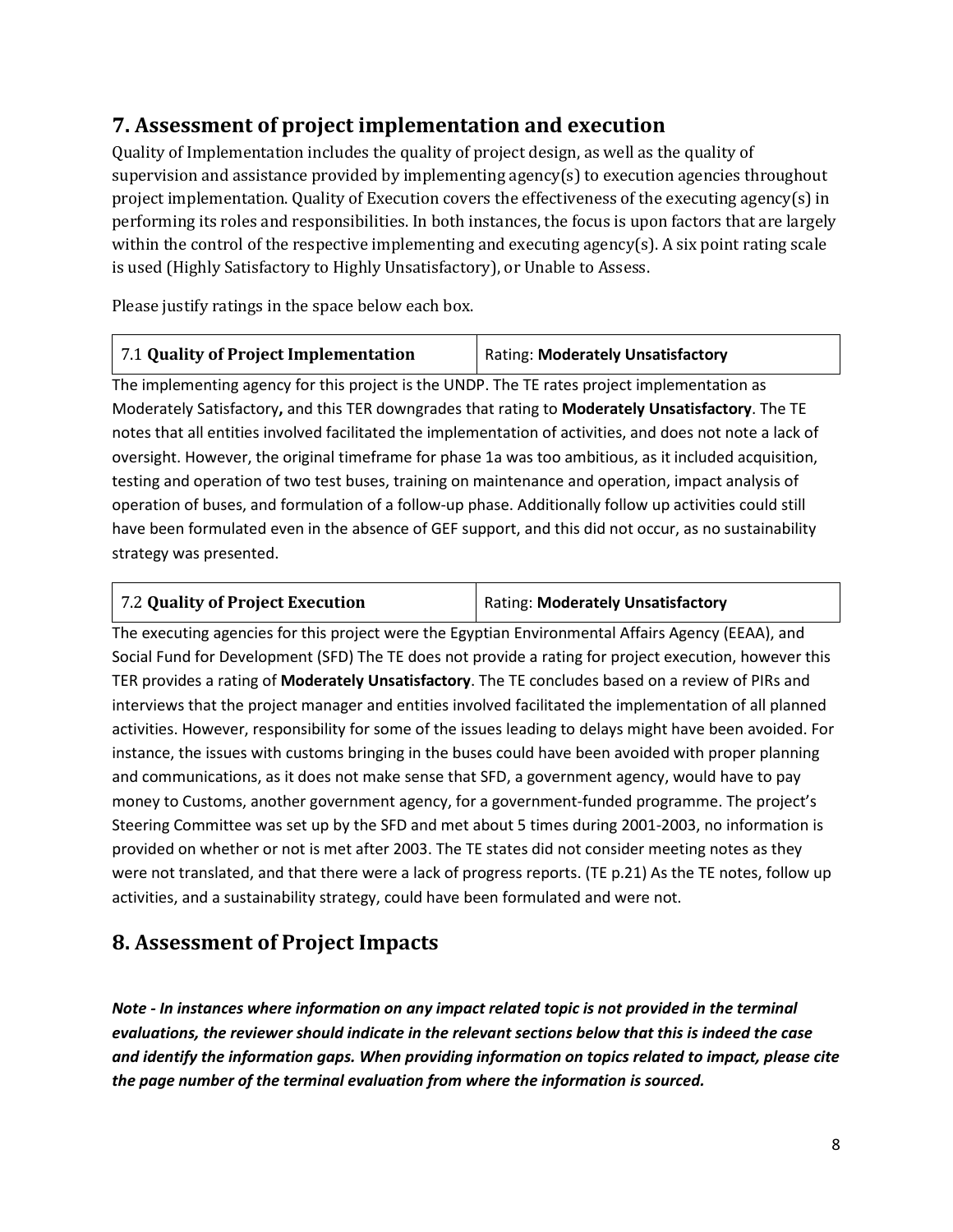8.1 Environmental Change. Describe the changes in environmental stress and environmental status that occurred by the end of the project. Include both quantitative and qualitative changes documented, sources of information for these changes, and how project activities contributed to or hindered these changes. Also include how contextual factors have contributed to or hindered these changes.

The two electric buses were handed over to the Egyptian Supreme council of Antiquities by mid-2003 and at the time of the terminal evaluation the two buses were operating on a commercial basis. As noted in the section on sustainability, emission reductions from using an electric bus in comparison with a diesel but is about 1.75kg CO2 per km travelled.

8.2 Socioeconomic change. Describe any changes in human well-being (income, education, health, community relationships, etc.) that occurred by the end of the project. Include both quantitative and qualitative changes documented, sources of information for these changes, and how project activities contributed to or hindered these changes. Also include how contextual factors have contributed to or hindered these changes.

The TE does not note any socioeconomic changes occurring as a result of the project.

8.3 Capacity and governance changes. Describe notable changes in capacities and governance that can lead to large-scale action (both mass and legislative) bringing about positive environmental change. "Capacities" include awareness, knowledge, skills, infrastructure, and environmental monitoring systems, among others. "Governance" refers to decision-making processes, structures and systems, including access to and use of information, and thus would include laws, administrative bodies, trustbuilding and conflict resolution processes, information-sharing systems, etc. Indicate how project activities contributed to/ hindered these changes, as well as how contextual factors have influenced these changes.

#### a) Capacities

This project, which was meant to be phase 1a of the Introduction of Viable Electric and Hybrid-Electric Bus Technology, has provided useful insights in the acquisition, operation and maintenance issues involved in introducing electric and hybrid-electric buses. As a result of the project, local technical staff are now capable of operating and maintaining buses, and interest among managers, including the SCA and Egyptian bus managers has also been raised. (TE p.23)

#### b) Governance

The TE and PIRs do not list any governance changes as having arisen from the project.

8.4 Unintended impacts. Describe any impacts not targeted by the project, whether positive or negative, affecting either ecological or social aspects. Indicate the factors that contributed to these unintended impacts occurring.

The TE does not list any unintended impacts of the project.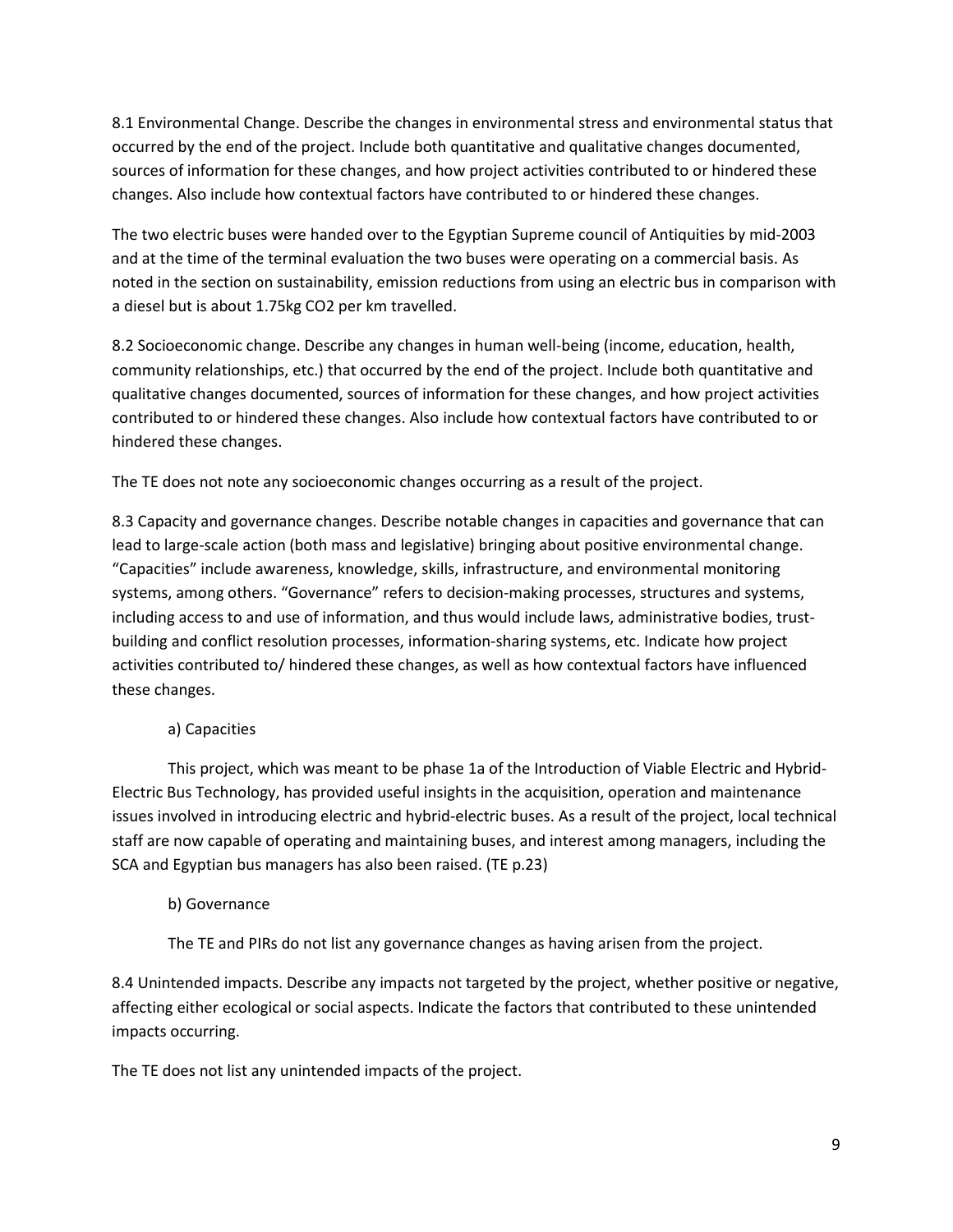8.5 Adoption of GEF initiatives at scale. Identify any initiatives (e.g. technologies, approaches, financing instruments, implementing bodies, legal frameworks, information systems) that have been mainstreamed, replicated and/or scaled up by government and other stakeholders by project end. Include the extent to which this broader adoption has taken place, e.g. if plans and resources have been established but no actual adoption has taken place, or if market change and large-scale environmental benefits have begun to occur. Indicate how project activities and other contextual factors contributed to these taking place. If broader adoption has not taken place as expected, indicate which factors (both project-related and contextual) have hindered this from happening.

At the time of the TE, the Egyptian Supreme Council of Antiquities expressed interest in following up on project activities. The private sector in Egypt also expressed interest in locally manufacturing electric buses. The difficulty described in the TE is that government entities are interested in employing electric buses but are not able to take a decision on where and how to acquire and operate buses, while the Egyptian private sector will not do any investment without more information on what the demand for electric buses will be. (TE p.24)

### **9. Lessons and recommendations**

9.1 Briefly describe the key lessons, good practices, or approaches mentioned in the terminal evaluation report that could have application for other GEF projects.

The Lessons learned as described in the terminal evaluation are as follows:

Through the course of the project there have been many delays, some of which could have been avoided. For example as the issue with customs which could have been avoided with proper planning and communications, as it does not make sense that SFD, a government agency would have to pay money to Customs, another government agency, for a government-funded programme.

Another lesson of the project is that when introducing new technology in a country, unexpected issues will occur. For example, one of the buses was hit by system failures. Testing the buses at various sites (for example Giza, Luxor) under different conditions would enable to determine the required specifications adjusted to suit the Egyptian environment. This also allows for a learning process in which Egyptian technicians can gain firsthand experience fixing problems on-site.

9.2 Briefly describe the recommendations given in the terminal evaluation.

The recommendations given in the terminal evaluation, as described in the terminal evaluation are as follows:

At the time of the project evaluation the EEAA and UNDP had presented a proposal on 'Sustainable Transport' for GEF co-funding, which would have the following components-

1. Introduction of high-quality integrated public transport services for Cairo and its satellite cities that connect to the existing metro lines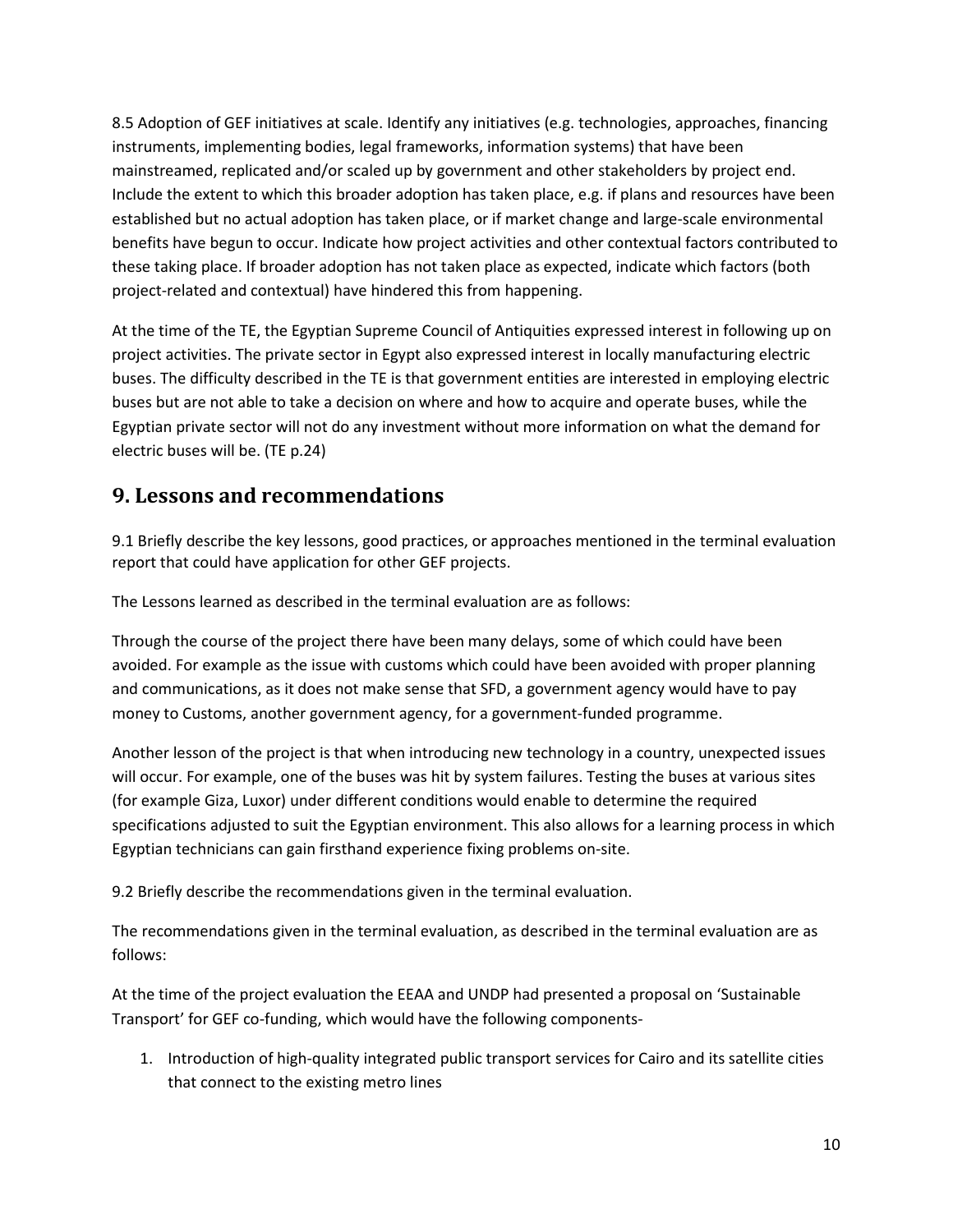- a. Connection of Cairo with satellite towns, starting with the lines Tahrir Square (Cairo) via Lebanon Square to Sheikh-Zayed, 6<sup>th</sup> of October and Media Production City
- b. Improved Services within the satellite cities, starting with  $6<sup>th</sup>$  of October
- c. Feeder bus station with integrating ticketing for pilot stations of the existing metro lines
- 2. Increase of non-motorized transport in the modal share in provincial cities
- 3. Introduction of Transport Demand Management (TDM) including micro-pedestrian areas, parking policies and facilities, introduction of public transport priority treatment and priority bus lanes
- 4. Improved energy efficiency of freight transport

Although formally electric buses are not part of the UNDP/GEF proposal, the TE recommends exploring if some buses to be employed in component 1 could not be electric, or electric CNG hybrid vehicles for longer routes.

The TE also recommends conducting a study on the economic feasibility of manufacturing (parts of) the electric drive system in Egypt. Egypt has the infrastructure for the production of high-quality buses the range form 6 meter minibuses to large deluxe long-distance buses. Only the engine and driveline components are imported from international companies, such as GM, Scania, etc. Thus the existing bus production know-how can be extended to incorporating electric or electric-hybrid drivelines. The larger the market for electric vehicles, the more interesting it will be for Egyptian companies to set up the necessary technology and manufacturing infrastructure.